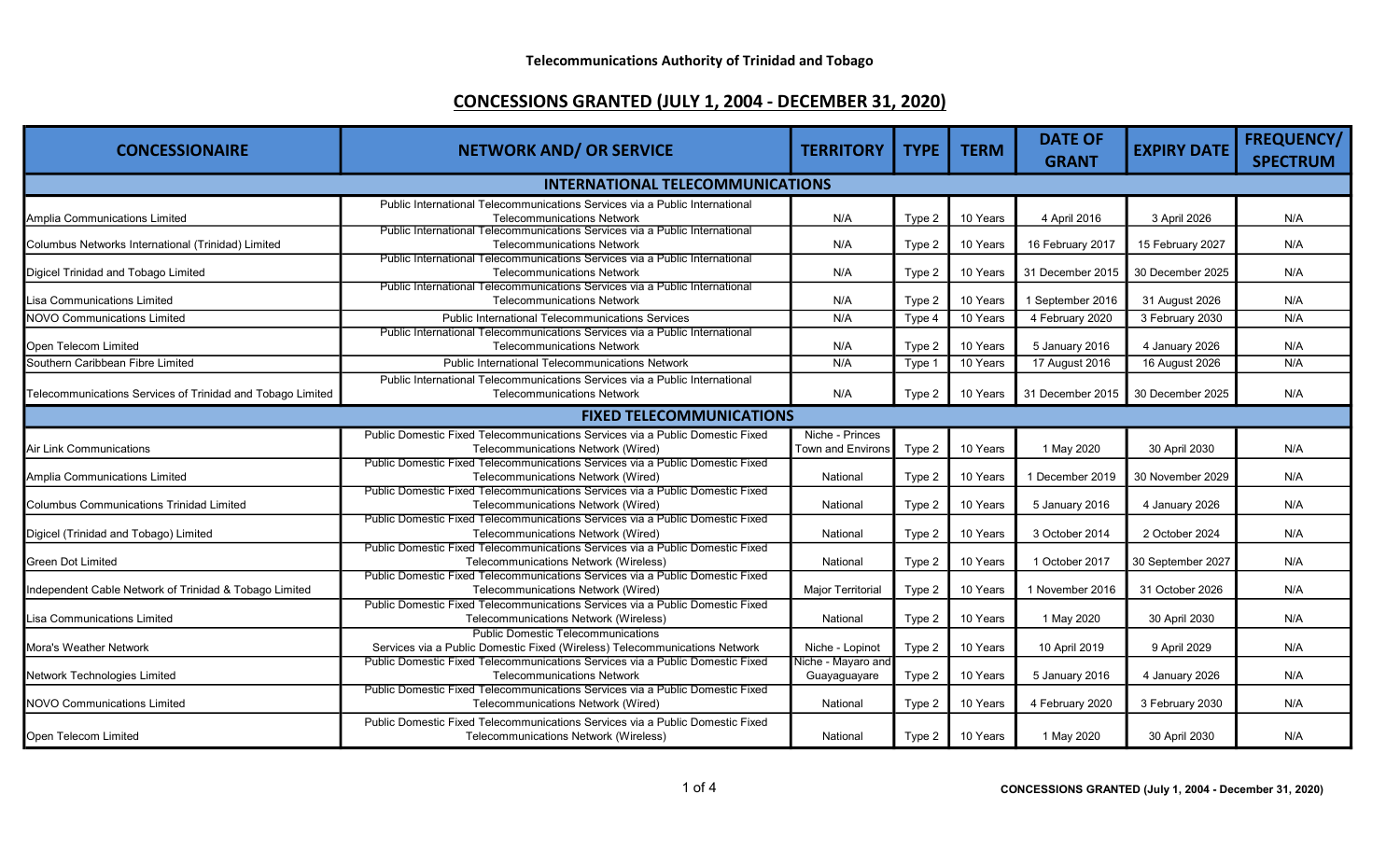| <b>FIXED TELECOMMUNICATIONS (Cont'd)</b>                            |                                                                                                                        |                          |        |          |                   |                   |          |  |
|---------------------------------------------------------------------|------------------------------------------------------------------------------------------------------------------------|--------------------------|--------|----------|-------------------|-------------------|----------|--|
|                                                                     | Public Domestic Fixed Telecommunications Services via a Public Domestic Fixed                                          |                          |        |          |                   |                   |          |  |
| PBS Technologies (Trinidad) Limited                                 | Telecommunications Network (Wireless)                                                                                  | National                 | Type 2 | 10 Years | 1 May 2020        | 30 April 2030     | N/A      |  |
| Prism Services (Trinidad) Limited                                   | <b>Public Domestic Fixed Telecommunications Services</b>                                                               | National                 | Type 4 | 10 years | 29 July 2013      | 28 July 2023      | N/A      |  |
| <b>RVR International Limited</b>                                    | Public Domestic Fixed Telecommunications Services via a Public Domestic Fixed<br>Telecommunications Network (Wired)    | National                 | Type 2 | 10 Years | 20 May 2014       | 19 May 2024       | N/A      |  |
|                                                                     | Public Domestic Fixed Telecommunications Services via a Public Domestic Fixed                                          |                          |        |          |                   |                   |          |  |
| Telecommunications Services of Trinidad and Tobago Limited          | Telecommunications Network (Wired and Wireless)                                                                        | National                 | Type 2 | 10 Years | 31 December 2015  | 30 December 2025  | N/A      |  |
|                                                                     | Public Domestic Fixed Telecommunications Services via a Public Domestic Fixed                                          |                          |        |          |                   |                   |          |  |
| <b>TRICO Industries Limited</b>                                     | <b>Telecommunications Network</b>                                                                                      | <b>Minor Territorial</b> | Type 2 | 10 Years | 1 September 2016  | 31 August 2026    | N/A      |  |
|                                                                     | Public Domestic Fixed Telecommunications Services via a Public Domestic Fixed                                          | Niche - Santa Flora      |        |          |                   |                   |          |  |
| <b>Wired Technologies Limited</b>                                   | Telecommunications Network (Wired)                                                                                     | and Environs             | Type 2 | 10 years | 15 May 2014       | 14 May 2024       | N/A      |  |
| <b>Wireless Telecommunications Ltd</b>                              | Public Domestic Fixed Telecommunications Services via a Public Domestic Fixed<br>Telecommunications Network (Wireless) | National                 | Type 2 | 10 years | 27 November 2013  | 26 November 2023  | N/A      |  |
| <b>MOBILE TELECOMMUNICATIONS</b>                                    |                                                                                                                        |                          |        |          |                   |                   |          |  |
|                                                                     | Public Domestic Mobile Telecommunications Services over a Public Domestic Mobile                                       |                          |        |          |                   |                   |          |  |
| Digicel Trinidad and Tobago Limited                                 | <b>Telecommunications Network</b>                                                                                      | National                 | Type 2 | 10 Years | 31 December 2015  | 30 December 2025  | N/A      |  |
|                                                                     | Public Domestic Mobile Telecommunications Services over a Public Domestic Mobile                                       |                          |        |          |                   |                   |          |  |
| Telecommunications Services of Trinidad and Tobago Limited          | <b>Telecommunications Network</b>                                                                                      | National                 | Type 2 | 10 Years | 31 December 2015  | 30 December 2025  | N/A      |  |
| <b>FREE-TO-AIR RADIO BROADCASTING</b>                               |                                                                                                                        |                          |        |          |                   |                   |          |  |
| <b>British Broadcasting Corporation</b>                             | Broadcasting Services (Free to Air FM)                                                                                 | National                 | Type 5 | 10 Years | 15 June 2017      | 14 June 2027      | 98.7FM   |  |
| Caribbean Broadcasting Systems and Services Limited                 | Broadcasting Services (Free to Air FM)                                                                                 | National                 | Type 5 | 10 Years | 23 February 2016  | 22 February 2026  | 91.5 FM  |  |
| Central Broadcasting Services Limited<br>Central Radio FM90 Limited | Broadcasting Services (Free to Air FM)                                                                                 | National                 | Type 5 | 10 Years | 21 September 2016 | 20 September 2026 | 102.7 FM |  |
|                                                                     | Broadcasting Services (Free to Air FM)                                                                                 | <b>Major Territorial</b> | Type 5 | 10 Years | 23 February 2016  | 22 February 2026  | 90.5 FM  |  |
| <b>Family Focus Limited</b>                                         | Broadcasting Services (Free to Air FM)                                                                                 | National                 | Type 5 | 10 Years | 23 February 2016  | 22 February 2026  | 98.1 FM  |  |
| Gem Radio Five Limited                                              | Broadcasting Services (Free to Air FM)                                                                                 | National                 | Type 5 | 10 Years | 23 February 2016  | 22 February 2026  | 93.5 FM  |  |
| <b>Gem Radio Five Limited</b>                                       | Broadcasting Services (Free to Air FM)                                                                                 | National                 | Type 5 | 10 Years | 23 February 2016  | 22 February 2026  | 95.5 FM  |  |
| <b>Gem Radio Five Limited</b>                                       | Broadcasting Services (Free to Air FM)                                                                                 | National                 | Type 5 | 10 Years | 23 February 2016  | 22 February 2026  | 107.1 FM |  |
| <b>Gem Radio Five Limited</b>                                       | Broadcasting Services (Free to Air FM)                                                                                 | Major Territorial        | Type 5 | 10 Years | 23 February 2016  | 22 February 2026  | 92.3 FM  |  |
| Gem Radio Five Limited                                              | Broadcasting Services (Free to Air FM)                                                                                 | National                 | Type 5 | 10 Years | 23 February 2016  | 22 February 2026  | 96.7 FM  |  |
| Guardian Media Limited                                              | Broadcasting Services (Free to Air FM)                                                                                 | National                 | Type 5 | 10 Years | 23 February 2016  | 22 February 2026  | 95.1 FM  |  |
| Guardian Media Limited                                              | Broadcasting Services (Free to Air FM)                                                                                 | National                 | Type 5 | 10 Years | 23 February 2016  | 22 February 2026  | 105.1 FM |  |
| Guardian Media Limited                                              | Broadcasting Services (Free to Air FM)                                                                                 | National                 | Type 5 | 10 Years | 23 February 2016  | 22 February 2026  | 106.1 FM |  |
| Guardian Media Limited                                              | Broadcasting Services (Free to Air FM)                                                                                 | <b>Major Territorial</b> | Type 5 | 10 Years | 23 February 2016  | 22 February 2026  | 106.5 FM |  |
| Guardian Media Limited                                              | Broadcasting Services (Free to Air FM)                                                                                 | <b>Major Territorial</b> | Type 5 | 10 Years | 23 February 2016  | 22 February 2026  | 100.5 FM |  |
| Guardian Media Limited                                              | Broadcasting Services (Free to Air FM)                                                                                 | National                 | Type 5 | 10 Years | 23 February 2016  | 22 February 2026  | 99.5 FM  |  |
| <b>Heritage Communications Limited</b>                              | Broadcasting Services (Free to Air FM)                                                                                 | National                 | Type 5 | 10 Years | 23 February 2016  | 22 February 2026  | 101.7 FM |  |
| Kaisoca Productions Limited                                         | Broadcasting Services (Free to Air FM)                                                                                 | National                 | Type 5 | 10 Years | 23 February 2016  | 22 February 2026  | 92.7 FM  |  |
| <b>KMP Music Group Limited</b>                                      | Broadcasting Services (Free to Air FM)                                                                                 | National                 | Type 5 | 10 Years | 23 February 2019  | 22 February 2029  | 90.1 FM  |  |
| Parliament of the Republic of Trinidad and Tobago                   | Broadcasting Services (Free to Air FM)                                                                                 | National                 | Type 5 | 10 Years | 1 March 2017      | 28 February 2027  | 105.5 FM |  |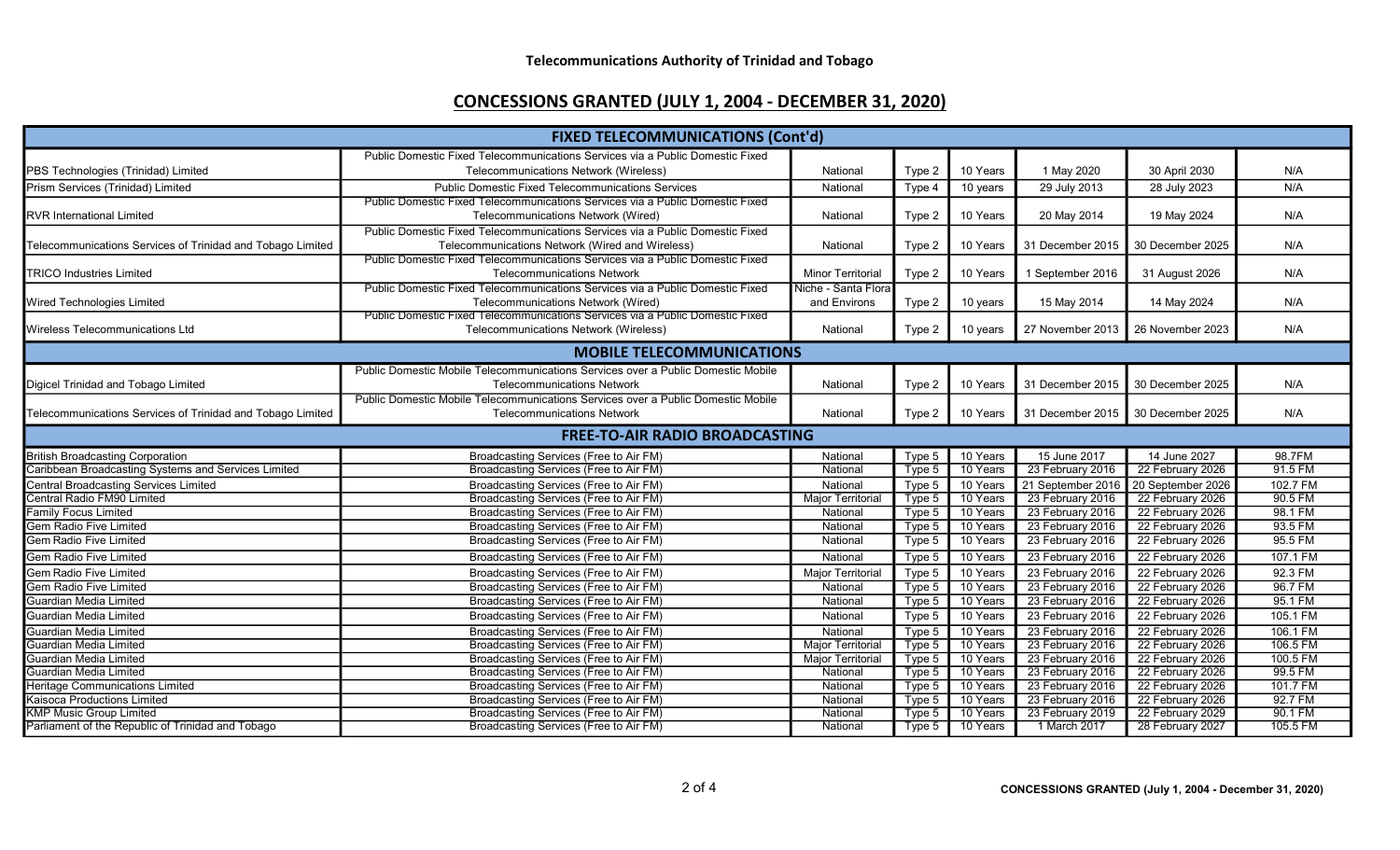| <b>FREE-TO-AIR RADIO BROADCASTING (Cont'd)</b>             |                                                                                                          |                                                 |        |          |                  |                  |                    |
|------------------------------------------------------------|----------------------------------------------------------------------------------------------------------|-------------------------------------------------|--------|----------|------------------|------------------|--------------------|
| <b>PBCT Limited</b>                                        | Broadcasting Services (Free to Air FM)                                                                   | National                                        | Type 5 | 10 Years | 23 February 2016 | 22 February 2026 | 104.7 FM           |
| Radio News Network                                         | Broadcasting Services (Free to Air FM)                                                                   | National                                        | Type 5 | 10 Years | 23 February 2016 | 22 February 2026 | 104.1 FM           |
| Radio Vision Limited                                       | <b>Broadcasting Services (Free to Air FM)</b>                                                            | National                                        | Type 5 | 10 Years | 23 February 2016 | 22 February 2026 | 102.1 FM           |
| <b>Superior Infinite Productions Limited</b>               | Broadcasting Services (Free to Air FM)                                                                   | National                                        | Type 5 | 10 Years | 23 February 2016 | 22 February 2026 | 94.1 FM            |
| Telemedia Limited                                          | Broadcasting Services (Free to Air FM)                                                                   | National                                        | Type 5 | 10 Years | 23 February 2016 | 22 February 2026 | 97.1 FM            |
| Toco Multicultural Foundation for Integrated Development   | Broadcasting Services (Free to Air FM)                                                                   | Minor<br>Territorial/Niche<br>Toco and environs | Type 5 | 10 Years | 1 March 2016     | 28 February 2026 | 106.7 FM           |
| <b>Trico Industries Limited</b>                            | Broadcasting Services (Free to Air FM)                                                                   | <b>Minor Territorial</b>                        | Type 5 | 10 Years | 10 October 2012  | 9 October 2022   | 89.5 FM            |
| Trinibashment Limited                                      | Broadcasting Services (Free to Air FM)                                                                   | National                                        | Type 5 | 10 Years | 23 February 2016 | 22 February 2026 | 91.9 FM            |
| Trinidad and Tobago Radio Network Limited                  | Broadcasting Services (Free to Air FM)                                                                   | National                                        | Type 5 | 10 Years | 23 February 2016 | 22 February 2026 | 96.1 FM            |
| Trinidad and Tobago Radio Network Limited                  | Broadcasting Services (Free to Air FM)                                                                   | National                                        | Type 5 | 10 Years | 23 February 2016 | 22 February 2026 | 107.7 FM           |
| Trinidad and Tobago Radio Network Limited                  | Broadcasting Services (Free to Air FM)                                                                   | National                                        | Type 5 | 10 Years | 23 February 2016 | 22 February 2026 | 94.7 FM            |
| <b>TTT Limited</b>                                         | Broadcasting Services (Free to Air FM)                                                                   | National                                        | Type 5 | 10 Years | 23 February 2016 | 22 February 2026 | 91.1 FM            |
| <b>TTT Limited</b>                                         | Broadcasting Services (Free to Air FM)                                                                   | National                                        | Type 5 | 10 Years | 23 February 2016 | 22 February 2026 | 99.1 FM            |
| <b>TTT Limited</b>                                         | Broadcasting Services (Free to Air FM)                                                                   | National                                        | Type 5 | 10 Years | 23 February 2016 | 22 February 2026 | 100.1 FM           |
| United Cinemas Limited                                     | Broadcasting Services (Free to Air FM)                                                                   | National                                        | Type 5 | 10 Years | 23 February 2016 | 22 February 2026 | 103.5 FM           |
| <b>Upward Trend Entertainment Limited</b>                  | Broadcasting Services (Free to Air FM)                                                                   | National                                        | Type 5 | 10 Years | 23 February 2016 | 22 February 2026 | 97.5 FM            |
| Winfield Aleong Broadcasting Company Limited               | Broadcasting Services (Free to Air FM)                                                                   | <b>Major Territoria</b>                         | Type 5 | 10 Years | 23 February 2016 | 22 February 2026 | 103.1 FM           |
| <b>FREE-TO-AIR TELEVISION BROADCASTING</b>                 |                                                                                                          |                                                 |        |          |                  |                  |                    |
| Advance Community Television Network Limited               | Broadcasting Services (Free to Air Television)                                                           | Major Territorial                               | Type 5 | 10 Years | 1 March 2016     | 28 February 2026 | <b>UHF 25</b>      |
| C.C.N. Television Limited                                  | Broadcasting Services (Free to Air Television)                                                           | National                                        | Type 5 | 10 Years | 1 March 2016     | 28 February 2026 | VHF 6, UHF 18, 19  |
| Parliament of the Republic of Trinidad and Tobago          | Broadcasting Services (Free to Air Television)                                                           | National                                        | Type 5 | 10 Years | 23 October 2018  | 22 October 2028  | VHF 11, UHF 26, 29 |
| TTT Limited                                                | Broadcasting Services (Free to Air Television)                                                           | National                                        | Type 5 | 10 Years | 23 February 2016 | 22 February 2026 | VHF 9, UHF 13, 20  |
|                                                            | <b>SUBSCRIPTION TELEVISION BROADCASTING</b>                                                              |                                                 |        |          |                  |                  |                    |
| Air Link Communications                                    | Subscription Broadcasting Service (over a Public Domestic Fixed Telecom. Network only) Town and Environs | Niche - Princes                                 | Type 5 | 10 Years | 1 May 2020       | 30 April 2030    | N/A                |
| Amplia Communications Limited                              | Subscription Broadcasting Service (over a Public Domestic Fixed Telecom. Network only)                   | National                                        | Type 5 | 10 Years | 24 August 2014   | 23 August 2024   | N/A                |
| <b>Columbus Communications Trinidad Limited</b>            | Subscription Broadcasting Service (over a Public Domestic Fixed Telecom. Network only)                   | National                                        | Type 5 | 10 Years | 5 January 2016   | 4 January 2026   | N/A                |
| Digicel Trinidad and Tobago Limited                        | Subscription Broadcasting Service (over a Public Domestic Fixed Telecom. Network only)                   | National                                        | Type 5 | 10 Years | 18 March 2015    | 17 March 2025    | N/A                |
| DirecTV Trinidad Limited                                   |                                                                                                          | National                                        | Type 5 | 10 Years | 28 February 2016 | 27 February 2026 | N/A                |
| Independent Cable Network of Trinidad & Tobago Limited     | Subscription Broadcasting Service (over a Public Domestic Fixed Telecom. Network only)                   | <b>Major Territorial</b>                        | Type 5 | 10 Years | 1 November 2016  | 31 October 2026  | N/A                |
| Network Technologies Limited                               | Subscription Broadcasting Service (over a Public Domestic Fixed Telecom. Network only)                   | Niche - Mayaro and<br>Guayaguayare              | Type 5 | 10 Years | 5 January 2016   | 4 January 2026   | N/A                |
| Open Telecom Limited                                       | Subscription Broadcasting Service (over a Public Domestic Fixed Telecom. Network only)                   | National                                        | Type 5 | 10 Years | 30 October 2013  | 29 October 2023  | N/A                |
| <b>RVR International Limited</b>                           | Subscription Broadcasting Service (over a Public Domestic Fixed Telecom. Network only)                   | National                                        | Type 5 | 10 Years | 20 May 2014      | 19 May 2024      | N/A                |
| Telecommunications Services of Trinidad and Tobago Limited | Subscription Broadcasting Service (over a Public Domestic Fixed Telecom. Network only)                   | National                                        | Type 5 | 10 Years | 31 December 2015 | 30 December 2025 | N/A                |
| <b>TRICO Industries Limited</b>                            | Subscription Broadcasting Service (over a Public Domestic Fixed Telecom. Network only)                   | <b>Minor Territorial</b>                        | Type 5 | 10 Years | 1 September 2016 | 31 August 2026   | N/A                |
| Wired Technologies Limited                                 | Subscription Broadcasting Service (over a Public Domestic Fixed Telecom. Network only)                   | Niche - Santa Flora<br>and Environs             | Type 5 | 10 years | 15 May 2014      | 14 May 2024      | N/A                |